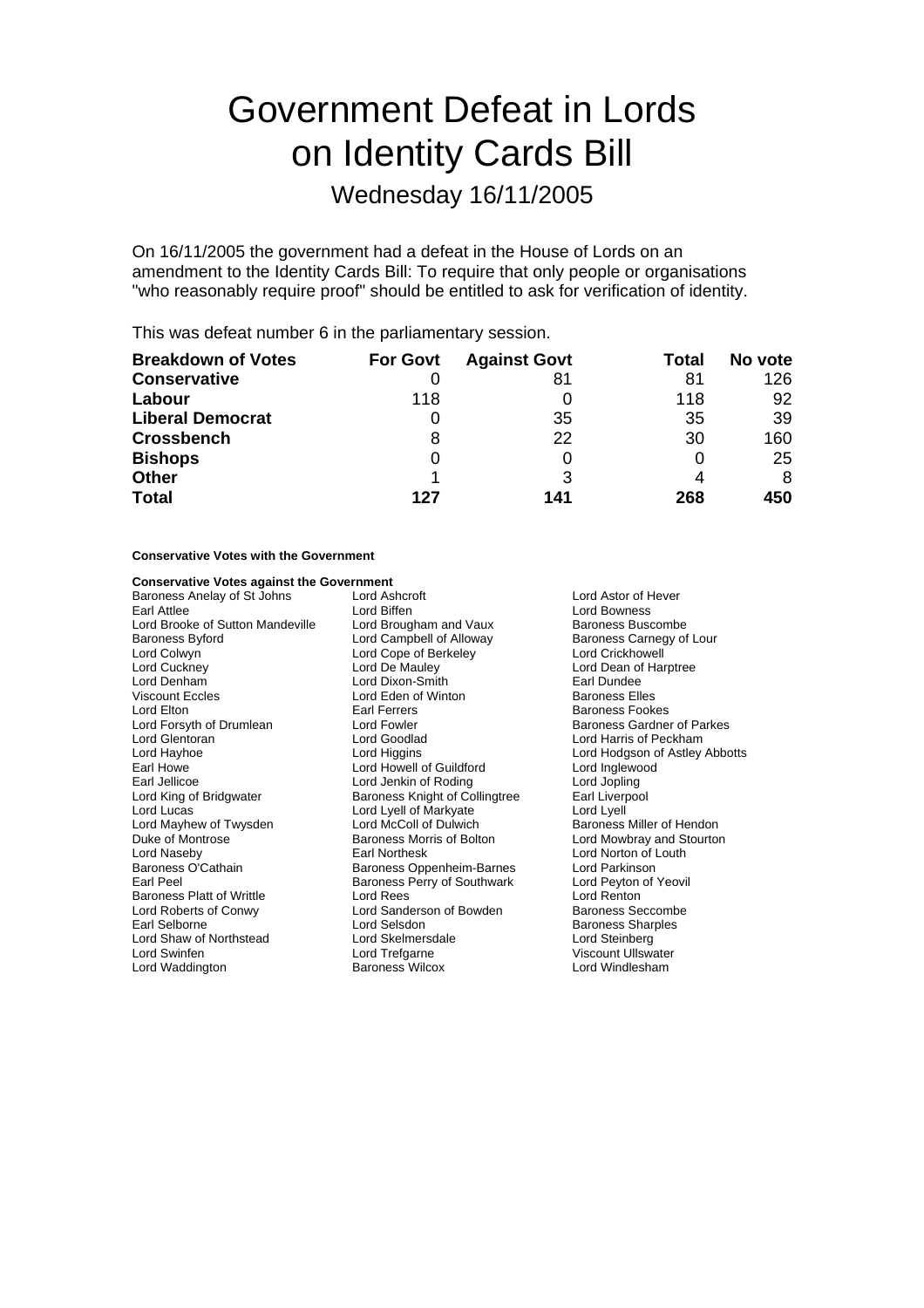#### **Labour Votes with the Government**

Lord Brooke of Alverthorpe Lord Desai **Lord Drayson**<br>
Lord Elder **Lord Evans of Parkside** Baroness Gould of Potternewton Lord Gould of Lord Grantchester Lord Gregson Lord Hart of Chilton<br>
Baroness Hilton of Eggardon<br>
Lord Hogg of Cumbernauld Lord Hunt of Kings Heath Lord Mackenzie of Framwellgate Lord Maxton Lord Morris of Aberavon Lord Parekh<br>Lord Paul burner Lord Pendry Baroness Taylor of Bolton Lord Temple-Morris Lord Triesman<br>
Lord Triesman Lord Tunnicliffe Lord Young of Norwood Green

Lord Adonis Lord Ahmed<br>
Lord Adonis Lord Anned Baroness Amos<br>
Lord Anderson of Swansea Lord Archer of Sandwell Baroness Ashtol Lord Anderson of Swansea Lord Archer of Sandwell Baroness Ashton of Upholland<br>
Lord Baroness Billingham<br>
Lord Bassam of Brighton Baroness Billingham Lord Bassam of Brighton **Baroness Billingham Baroness Billing**<br>Lord Brookman Baroness Baroness Baroness Baroness Billingham Lord Campbell-Savours Lord Carter Lord Carter Lord Christopher<br>
Lord Clark of Windermere Baroness Clark of Calton Lord Clarke of Ha Lord Clark of Windermere **Baroness Clark of Calton** Lord Clarke of Hampstead<br>
Lord Clinton-Davis **Lord Corpet of Castle Vale** Baroness Corston Lord Clinton-Davis Lord Corbett of Castle Vale Baroness Corstoners Corstoners Corstoners Corstoners Lord Cunningham of Felling Baroness David Lord Cunningham of Felling<br>Lord Davies of Oldham Lord Davies of Coity **Lord Davies of Oldham** Baroness Dean of Thornton-le-Fylde<br>
Lord Desain Lord Dravson<br>
Lord Desain Lord Dubs Lord Elder **Lord Elder** Lord Evans of Parkside **Lord Evans of Temple Guiting**<br>
Lord Ealconer of Thoroton **Baroness Farrington** of Ribbleton Lord Faulkner of Worcester Lord Falconer of Thoroton **Baroness Farrington of Ribbleton** Lord Faulkner of Worcester<br>Lord Filkin Lord Foster of Bishop Auckland Lord Fyfe of Fairfield Lord Filkin Lord Foster of Bishop Auckland Lord Fyfe of F<br>Baroness Gale Communist Baroness Gibson of Market Rasen Lord Giddens Baroness Gibson of Market Rasen Lord Giddens<br>Lord Goldsmith Baroness Goudie Baroness Golding The Lord Goldsmith Corporation Baroness Goudie<br>
Baroness Gould of Potternewton Lord Gould of Brookwood Lord Graham of Edmonton Lord Grantchester Lord Gregson Lord Griffiths of Burry Port Lord Harris of Haringey<br>Lord Haskel Corpus Lord Harrison Baroness Hilton of Eggardon Lord Hogg of Cumbernauld Baroness Hollis of Heigham<br>Lord Howarth of Newport Lord Hovle Lord Holle Lord Hughes of Woodside Lord Hoyle<br>
Lord Hughes of Woodside<br>
Lord Irvine of Lairg Baroness Jay of Paddington Lord King of West Bromwich Lord Kirkhill Lord Layard<br>
Lord Layard **Lord Lord Lord Alexa of Crondall**<br>
Lord Machena Lord Macdonald of Tradeston Lord MacKenzie of Culkein Lord Macdonald of Tradeston Lord MacKenzie of Culture<br>
Lord Maxton Lord Maxton Baroness McDonagh Lord McIntosh of Haringey Baroness McIntosh of Hudnall Lord McKenzie of Luton<br>
Lord Merlyn-Rees Lord Morgan Lord Morgan Baroness Morgan of Dre Lord Morgan **Communist Communist Communist Communist Communist Communist Communist Communist Communist Communist Communist Communist Communist Communist Communist Communist Communist Communist Communist Communist Communist** Lord Paul **Lord Pendry** Cord Pendry **Lord Paul Lord Plant of Highfield** Lord Ponsonby of Shulbrede Lord Puttnam Lord Port Ellen Baroness Ramsay of Cartvale<br>Baroness Rendell of Babergh Lord Robertson of Port Ellen Baroness Rovall of Blaisdon Baroness Rendell of Babergh Lord Robertson of Port Ellen Baroness R<br>
Lord Sainsbury of Turville Baroness Scotland of Asthal Lord Sewel Baroness Scotland of Asthal Viscount Simon **Viscount Simon** Lord Soley Lord Snape **Lord Solet Constant Constant Constant Constant Constant Constant Lord Solety**<br>
Lord Stratford **Constant Constant Constant Constant Constant Constant Constant Constant** Baroness Symons of Vernham Dean Lord Taylor of B<br>Lord Temple-Morris Lord Tomlinson Lord Triesman Lord Tunnicliffe Lord Turnberg Baroness Wall of New Barnet Lord Warner Lord Lord Warner Christeller Baroness Whitaker<br>
Lord Whitty Cord Williams of Elvel Lord Woolmer of Le

Lord Woolmer of Leeds

#### **Labour Votes against the Government**

#### **Liberal Democrat Votes with the Government**

### **Liberal Democrat Votes against the Government**

Baroness Miller of Chilthorne Domer<br>Baroness Northover Lord Redesdale Lord Roberts of Llandudno Lord Roper

Lord Addington Lord Avebury Lord Avebury Lord Bradshaw<br>
Viscount Falkland Lord Baroness Falkner of Margravine Larl Glasgow Viscount Falkland **Baroness Falkner of Margravine** Earl Glasgow<br>
Lord Greaves **Connect Connect Connect Connect Connect** Lord Lester of Herne Hill Lord Kirkwood of Kirkhope Baroness Linklater of Butterstone Lord Livsey of Talgarth Lord Mackie of Benshie<br>Baroness Maddock Barl Mar and Kellie Lord Methuen Baroness Maddock **Earl Mar and Kellie** Earl Mar and Kellie Lord Methuen Cord Methuen Baroness Neuberger Cord Newby Lord Phillips of Sudbury Lord Razzall Baroness Scott of Needham Market